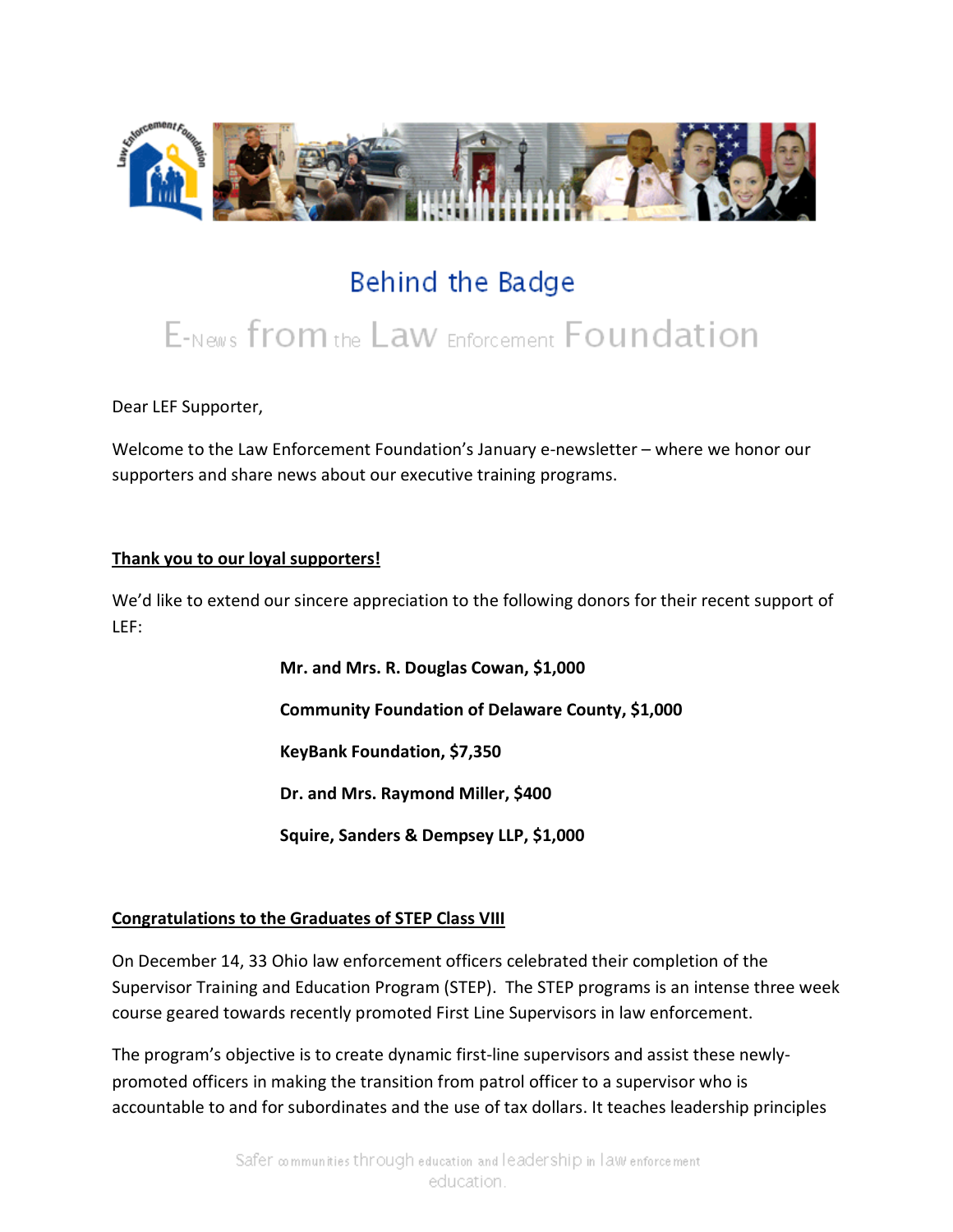so they may lead their teams, respond to crises from a manger's perspective, and to help them adapt to responding to the community as a manager.

Today, there are 226 STEP graduates making a positive contribution towards the safety and welfare of their communities. Best wishes to our STEP VII graduates in their future endeavors of serving their departments and protecting their communities!



*STEP VIII Graduates (photo taken by Jessie Huck-Parks, JH Parks Studio)*

*STEP is one of the programs that is exclusive to the Law Enforcement Foundation. If you are interested in sponsoring the STEP program or a student of STEP, please contact Donna Braxton at [donna.braxton@oacp.org](mailto:donna.braxton@oacp.org) or 614-761-4630.*

## **Results from The Big Give**

On November 11, 2011, The Columbus Foundation hosted The Big Give, a one day charitable giving event, in which The Columbus Foundation and its family of donors had committed \$1,000,000 in matching charitable funds to help make The Big Give the largest one day of giving ever in central Ohio. With \$8.7 million raised for nonprofits in central Ohio, they certainly succeeded in their endeavor!